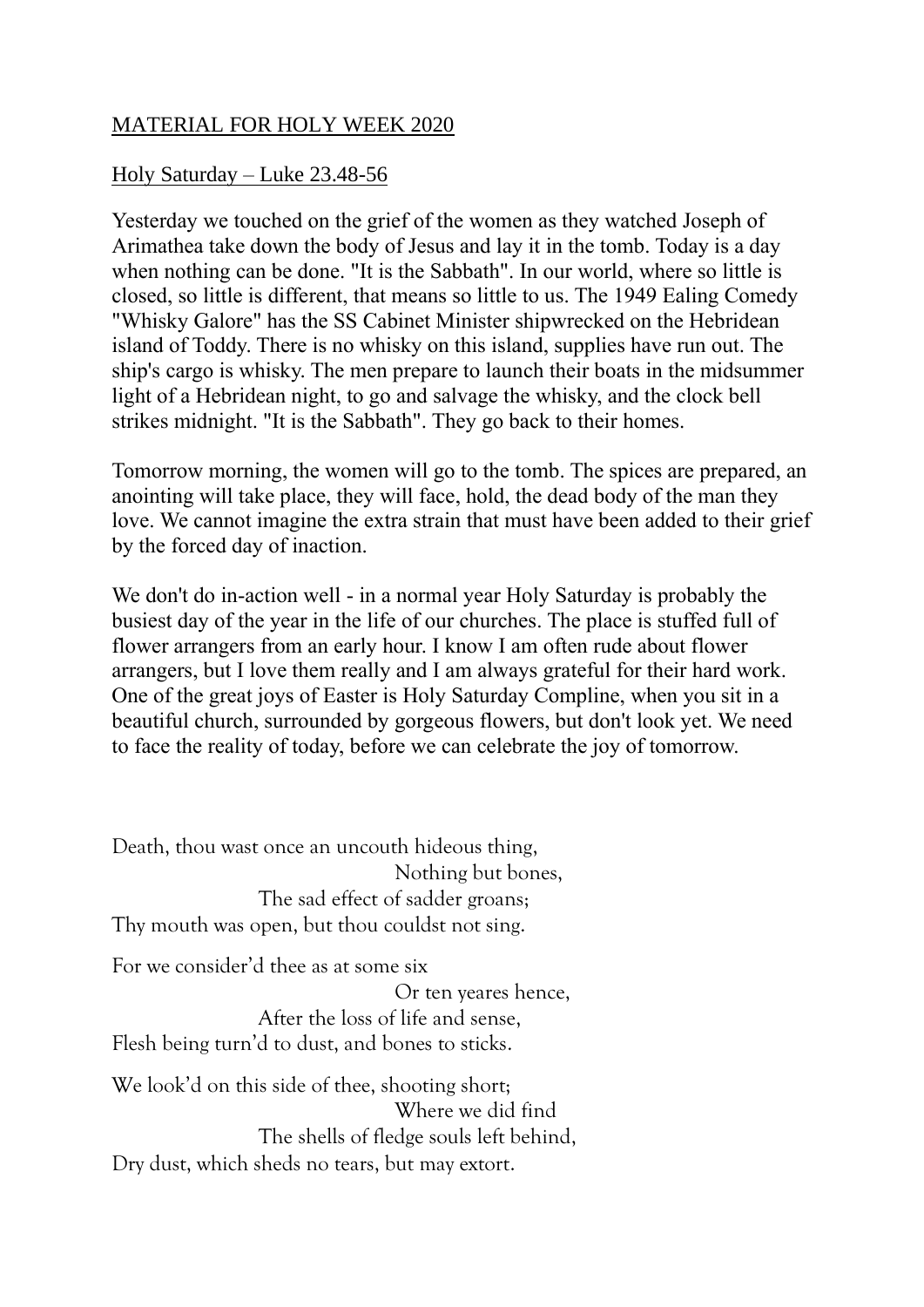But since our Saviour's death did put some blood Into thy face; Thou art grown fair and full of grace, Much in request, must sought for as a good.

For we do now behold thee gay and glad, As at doomsday; When souls shall wear their new array, And all thy bones with beauty shall be clad.

Therefore we can go die as sleep, and trust Half that we have Unto an honest faithful grave; Making our pillows either down, or dust.

*Death, page 86*

Death is a reality - more of a reality to Herbert and people in the seventeenth century, than it is to us. More death, more suffering, and not hidden away in a hospital or a hospice (though COVID19 is changing all that. There is so much pain this year). The groans, the bones, the open mouths. For Herbert, as a parish priest, death was a familiar acquaintance. No doubt, on many occasions, he had sat with dying and with death. No doubt the Sexton in his churchyard turned up bones as he dug a grave - I wonder how many people lie in the graveyards that surround our churches; men, women and children who sat and prayed in the churches where we (usually) sit and pray.

The first three verses of his poem are practical. The open mouth, the dust and bones, "the shells of fledge souls left behind" - empty egg shells, no more than that. "Dust thou art, and to dust thou shalt return".

The last three verses take death in the context of Jesus' death and resurrection. "But since our Saviour's death did put some blood into thy face" - I have seen the difference a blood transfusion makes to someone very ill, bringing back their life and colour - Herbert would not have experienced that. But he can imagine how life can return to a dead face - Christ's death brings colour back to cheeks, because death brings us to the presence of God.

Death is "much in request", the recipient of many invitations, because death is now the pathway to life. We know many people who, as illness drags on, as the years pass by, are looking forward to death - sometimes simply because it will be an end to pain, suffering and tiredness, but for those of us with faith, that it will lead to something better.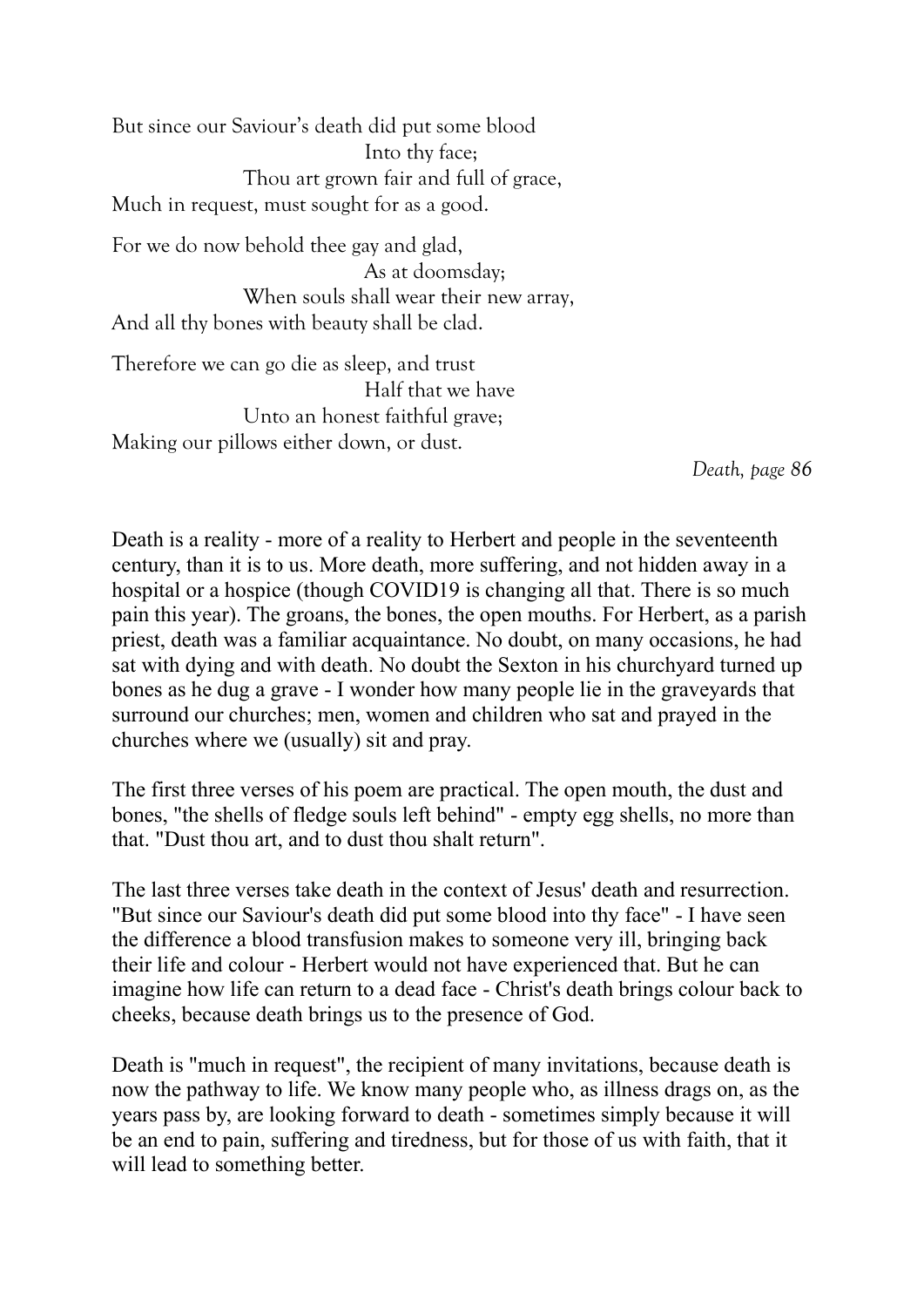Death is "gay and glad", something marvellous - it is a happy doomsday, when the dead rise again, when bodies are resurrected, when life is renewed, when we meet our loved ones again. A physical resurrection - "all thy bones with beauty shall be clad" (this in the days before cremation, when burial, when physical remains, can be re-clothed, renewed, come alive again. Our understanding of physical resurrection has changed in the last 400 years, but we still believe we will meet our loved ones again).

"We can die as sleep". In a normal Easter, Saturday is a long day and Sunday will be even longer. There is nothing better, at the end of a long day, than to stretch out, or to snuggle down under the duvet, bury your head on the pillow, and let sleep bring you the peace and healing you need. Christ has promised us, by his death and resurrection, that we will wake. Until them, whether our pillows are down or dust, we can rest in the Lord.

Like yesterday, we have a beautiful piece of music to reflect on something dreadful.

## **Ex Ore Innocentium**

It is a thing most wonderful, Almost too wonderful to be, That God's own Son should come from heav'n, And die to save a child like me.

And yet I know that it is true: He chose a poor and humble lot, And wept, and toiled, and mourned, and died, For love of those who loved him not.

I sometimes think about the cross, And shut my eyes, and try to see The cruel nails and crown of thorns, And Jesus crucified for me.

But even could I see him die, I should but see a little part Of that great love, which, like a fire, Is always burning in his heart.

And yet I want to love thee, Lord; O light the flame within my heart,